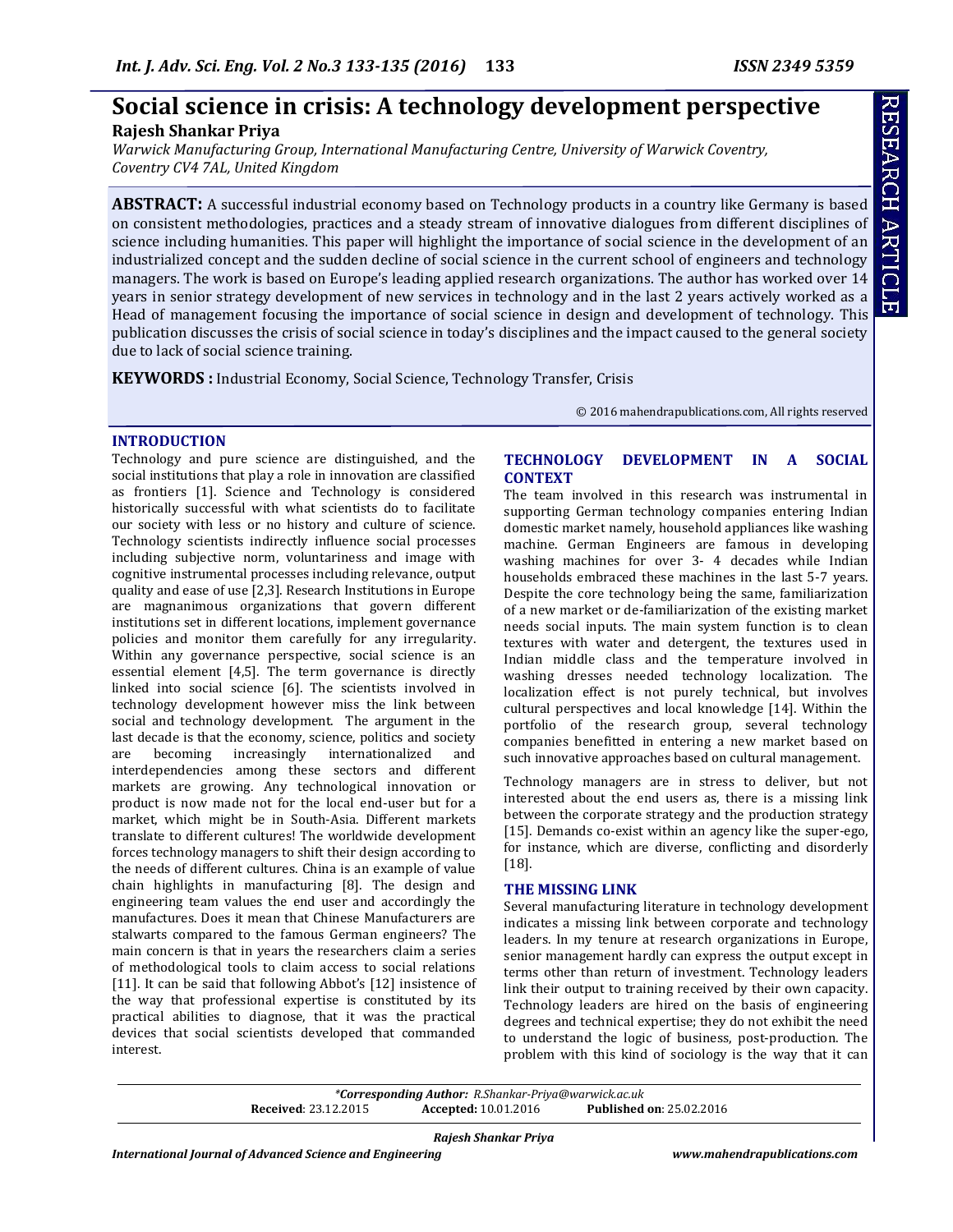become unwittingly complicit in visions of social change, where the past is mobilized in pursuit of a narrative account seeking to identify the present through its relationship to a possible future [15]. In the example of washing machine, there was a clear advantage of understanding different social matrixes to enhance growth in technologies which might not have significance in Europe. The main purpose, however, beyond implementing social science in governance is to maximise research benefits with practical implications gathered from society. There are some research organizations that provide successful training and development in the 3 facets of the organizational culture namely bureaucratic, innovative and supportive, but in my opinion, it fails miserably in examining the relationships of technology and social science within the employees. Socialization is confirmed as the link between the person and the organization; future studies could examine how the socialization area connects people, organization and social groups not only with traditional data but also with practical implications [16].

#### **THE DEPICTED "CRISIS"**

For Savage and Burrows, the crisis of social science started early 2005 mainly due to methods and evaluations procedure [15] Goldthorpe and Lockwood [8] narrated a speculative article about the implications of affluence for the working class in *Sociological Review*, they were summoned to the Department of Science and Industrial Research and given a large research grant on the spot – no peer reviewing required – to fund them to carry out a survey, which led to the most celebrated sociological study ever. The imminent crisis of empirical sociology was carried out in Britain [8]. It is not, therefore, that in the past, there was unthinking deference to academic authority (for other example, see Dirks, 2001[22], on anthropology's role in Indian colonial government, or Mitchell, 2002[23], on the role of the social sciences in constituting the Egyptian 'economy' during the 20th century). It was actually that such social scientists fostered and supported research 'technologies' which allowed access to the 'social' in ways, which a range of interest groups found valuable. This is the social role of sociology, not in terms of its ideas or theoretical schools or the stature of its leading spokespeople, but in terms of the importance of its empirical research technologies [11]. In an applied research perspective, consolidated fundamental research has generated enough evidence of technological surge and it has guided interesting analysis of data for futuristic design of new research concepts. Aerospace engineering is an example of using stipulated data collected 40-50 years ago. While methodologies identify the shortfall and crisis of social scientists, my argument leads to a length where importance of data and multidisciplinary involvement of academics is not highlighted in the literature. Validation of data is a topic many companies and research institutions are working and the data set collected to validate is humongous. A new scientific field has evolved, namely Big-Data. If the argument of Savage and Burrows is valid, BIG-Data must also use matrixes, which are designed using fundamental research methodologies. There is less space here to explore in detail about that.

## **ACADEMICS OR COMMERCIAL AGENCIES FOR DATA COLLECTION**

Multi-national companies and large research organizations rely on information and data handling for research and development from different sources. Commercial agencies collect data using different set of parameters and they normally work with a strict deadline and for a specific demand from a client. It is a historic but never ending battle between academics and commercial agencies, as one is fighting for words and other for numbers.. There is a significant balance in preparing the study and acting according to the needs of the client in any commercial set up. Academic preparation usually is rigorous and there might not be any specific need other than proving/disapproving an existing theory. Market researchers value a lot in criteria and they term as the "best" indicator. As the objectives are very different in both academic and commercial research, it is difficult to provide a clear-cut advantage. In my argument for this specific article, I notice more significance in market data as the usability of data is quantified and the end user is interested in the outcome. Nevertheless, there is a competitive advantage depending on who has the information and who is able to make use of that information [17]. The information or data is available in safe hands with the academic organizations. The impact of usage of such data is questionable.

#### **SOCIAL SCIENCE IS IN CRISIS OR TECHNOLOGY SECTOR IS IN CRISIS?**

In 2012, the European Commission published a new industrial policy communication [10], which starts from the premise that *"Europe needs industry"* and sets out a roadmap for re-industrializing Europe, with the aim of *"raising the share of industry in GDP from the current level of around 16 percent to as much as 20 percent in 2020"*.

Developing countries like India and China are bullying the European nations in establishing open campaigns like "Make in India"[20] to attract EU companies to manufacture in India and reduce cost. As a European entity, why should our machines be made in India, why should we lose jobs to India and China to manufacture, whereas the new EU migrants like Poland and Bulgaria have more sophisticated techniques. The argument is based on the missing link of social science strategy and technology strategy. International development strategy in research organizations has started to tackle a part of this problem to provide its clients and customers from the economy, science and politics. In order for companies to have constant access to the latest knowledge, and in order for this knowledge to be processed quickly and used independently of the location, Fraunhofer [19] supports the transfer of knowledge from science to economy. The active business development role of developing nations like India and China has made a huge impact in product development circles in Europe. The general opinion among less matured industrial organizations are that India and China can be cheap and the products might find multiple users beyond any dimensions available in Europe. The arguments might be of value but why cannot EU make products locally and distribute them in Asia?

The following arguments rise from empirical research

*Rajesh Shankar Priya*